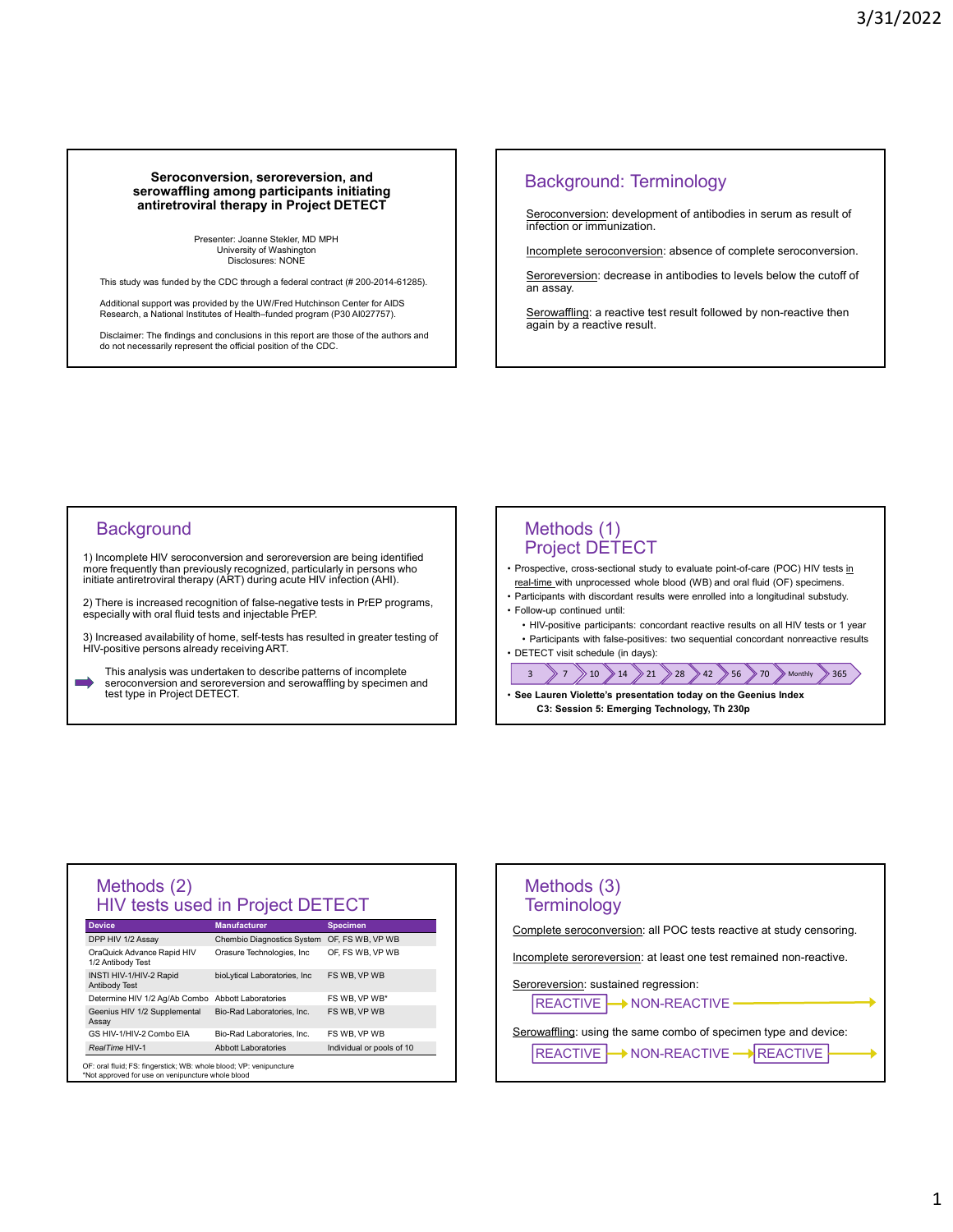### Methods (4) Statistical Analysis

Analysis Plan

- participant and specimen type.
- Methods (4)<br>
Statistical Analysis<br>
Analysis Plan<br>
Poscriptive: frequencies of seroreversion and serowaffling by<br>
Periteipig stage at antiretroviral therapy (ART)<br>
Primary analysis: mastern hotes were not performed.<br> Methods (4)<br>
Statistical Analysis<br>
<u>Analysis:</u> Plan<br>
Photos (5)<br>
Parcipitive: frequencies of serveversion and servowthing by<br>
Perimary analysis: Assumption<br>
Perimary analysis: Assumption<br>
Perimary analysis: Assumption<br> Frimaly analysis. Impact of Fielig stage at antiferioviral therapy (ANT)<br>initiation on incomplete seroconversion, seroreversion, and<br>Eg. reactive Ag/Ab lab test + nonreactive Geenius = stage II/III Methods (4)<br>
Statistical Analysis<br>
<u>nalvsis Plan</u><br>
Descriptive: frequencies of seroreversion and serowaffling by<br>
Primary analysis: impact of Fiebig stage at antiretroviral therapy (ART)<br>
Primary analysis: impact of Fiebig Methods (4)<br>
Statistical Analysis<br>
Analysis Plan<br>
Pescriptive: frequencies of seroreversion and serowaffling by<br>
participant and specimen type.<br>
Primary and Substitution on incomplete seroconversion, seroreversion, and<br>
se
- 

## Methods (5) Statistical Analysis: Assumptions 3/31/2022<br>
Methods (5)<br>
Statistical Analysis: Assumptions<br>
Fiebig stage was determined using clinical and research test results<br>
and substituting Geenius when Western blots were not performed.<br>
In some cases, discrete stag 3/31/2022<br>
Methods (5)<br>
Statistical Analysis: Assumptions<br>
Fiebig stage was determined using clinical and research test results<br>
and substituting Geenius when Western blots were not performed.<br>
In some cases, discrete stag 9/31/2022<br>• Statistical Analysis: Assumptions<br>• Fiebig stage was determined using clinical and research test results<br>and substituting Geenius when Western blots were not performed.<br>• In some cases, discrete stages could no 3/31/2022<br>Elatistical Analysis: Assumptions<br>Elebig stage was determined using clinical and research test results<br>and substituting Geenius when Western blots were not performed.<br>In some cases, discrete stages could not be r 3/31/2022<br>• Methods (5)<br>• Statistical Analysis: Assumptions<br>• Fiebig stage was determined using clinical and research test results<br>and substituting Geenius when Western blots were not performed.<br>• In some cases, discrete s

- 
- 
- from the closest visit.



| Results (2): Example of complete |
|----------------------------------|
| seroconversion following AHI     |

| Methods (5)<br><b>Statistical Analysis: Assumptions</b>                                                                                                                                                                                                                                                                                                                                                                                                                                                                                                                                                                                                                                                                                                                                                                                                                                                                                                                                          |                                                                                                                                                                                                                  |
|--------------------------------------------------------------------------------------------------------------------------------------------------------------------------------------------------------------------------------------------------------------------------------------------------------------------------------------------------------------------------------------------------------------------------------------------------------------------------------------------------------------------------------------------------------------------------------------------------------------------------------------------------------------------------------------------------------------------------------------------------------------------------------------------------------------------------------------------------------------------------------------------------------------------------------------------------------------------------------------------------|------------------------------------------------------------------------------------------------------------------------------------------------------------------------------------------------------------------|
| • Fiebig stage was determined using clinical and research test results<br>and substituting Geenius when Western blots were not performed.                                                                                                                                                                                                                                                                                                                                                                                                                                                                                                                                                                                                                                                                                                                                                                                                                                                        |                                                                                                                                                                                                                  |
| • In some cases, discrete stages could not be resolved<br>Eg. reactive Ag/Ab lab test + nonreactive Geenius = stage II/III                                                                                                                                                                                                                                                                                                                                                                                                                                                                                                                                                                                                                                                                                                                                                                                                                                                                       |                                                                                                                                                                                                                  |
| . When testing was not done at ART start, we used the Fiebig stage<br>from the closest visit.                                                                                                                                                                                                                                                                                                                                                                                                                                                                                                                                                                                                                                                                                                                                                                                                                                                                                                    |                                                                                                                                                                                                                  |
|                                                                                                                                                                                                                                                                                                                                                                                                                                                                                                                                                                                                                                                                                                                                                                                                                                                                                                                                                                                                  |                                                                                                                                                                                                                  |
|                                                                                                                                                                                                                                                                                                                                                                                                                                                                                                                                                                                                                                                                                                                                                                                                                                                                                                                                                                                                  |                                                                                                                                                                                                                  |
|                                                                                                                                                                                                                                                                                                                                                                                                                                                                                                                                                                                                                                                                                                                                                                                                                                                                                                                                                                                                  |                                                                                                                                                                                                                  |
| Results (2): Example of complete<br>seroconversion following AHI                                                                                                                                                                                                                                                                                                                                                                                                                                                                                                                                                                                                                                                                                                                                                                                                                                                                                                                                 |                                                                                                                                                                                                                  |
| <b>Seenius FS</b><br><b>INSTI</b><br>OQ VI<br>OQ<br>OF<br>DQ F<br>INSTI<br><b>FS WB</b><br>VP WB<br><b>VP WB</b><br><b>WB</b><br>WB (GI<br><b>FS WB</b><br>WB<br>WB (GI)<br>WB<br><b>WB</b><br><b>ND</b><br><b>ND</b><br><b>ND</b><br><b>ND</b><br><b>ND</b><br><b>ND</b><br><b>ND</b><br><b>ND</b><br><b>ND</b><br><b>ND</b><br>16<br><b>ND</b><br><b>ND</b><br>$\mathsf{ND}$<br><b>ND</b><br>$-9$<br><b>ND</b><br><b>ND</b><br><b>ND</b><br><b>ND</b><br>Neg<br><b>ND</b><br><b>ND</b><br><b>ND</b><br><b>ND</b><br><b>ND</b><br>$\mathbf{0}$<br>Ab R<br><b>NR</b><br>$\mathsf R$<br>R (0.15)<br>NR<br><b>NR</b><br>$\sf ND$<br><b>ND</b><br><b>ND</b><br><b>ND</b><br>$\sf ND$<br>R<br>$\mathsf R$<br>R (0.37)<br>NR<br><b>NR</b><br>Ab R<br>R<br>$\mathbb{R}$<br>$\mathbb R$<br>$R^3$ (0.25)<br>2 <sup>2</sup><br>Ah <sub>R</sub><br>R<br>R<br>R (1.25)<br>Ab $R$<br>$\mathsf R$<br>$R^3$ (1.05)<br>$\overline{7}$<br>Ab R<br>R<br>$\mathsf R$<br>$\mathbb{R}$<br>R<br>R<br>$\mathsf R$<br>R | <b>EIA S/CO</b><br>HIV-1 RNA<br>EIA<br>(copies/mL)<br><b>ND</b><br>0.23<br><b>NR</b><br>13.21<br>>10,000,000<br>R<br>3,390,000<br>13.21<br>R<br><b>ND</b><br><b>ND</b><br><b>ND</b><br>29,280<br>ND<br><b>ND</b> |
| VP: venipuncture; WB: whole blood; GI: Geenius Index; OF: oral fluid; FS: fingerstick; S/CO: signal to cut-off ratio;<br>ND: not done; NR: non-reactive; R: reactive; Ab: antibody<br>1An S/CO ratio ≥1 is considered reactive.<br><sup>2</sup> ART start = study day 1.<br><sup>3</sup> All specimens were p31 non-reactive.                                                                                                                                                                                                                                                                                                                                                                                                                                                                                                                                                                                                                                                                    |                                                                                                                                                                                                                  |
|                                                                                                                                                                                                                                                                                                                                                                                                                                                                                                                                                                                                                                                                                                                                                                                                                                                                                                                                                                                                  |                                                                                                                                                                                                                  |

| documented HIV infection<br>$HVP$ csitive<br>$n = 1573$<br>reactive test results<br>┳<br>$n = 1549$<br>$n = 111$<br>$n = 1549$<br>$n = 0$                                                                                                                                                                                                                                                                                                                                                                                                                                                                                                                                                                                                                                                                                                                                                                                                                                                                                                                                                                                                                                                                                                                                                                                                                                                                                                                                                                                                                                                                                                                                                                                                                                                                                                                                                                                                                                                                                                                                                                                                                                                                                                                                                                                                                                                                                                                                                                                                                                                                                                                                                                                                                                                                                                                                                                                                                                                                                                                                                                                                                                                            |                                                                                                                                                                                                                                                                                                                                                                                                                                                                                                                                                                                                                                                                                                                                                                                                                                                                                                                                                                                                                                                                                                                                                                                                                                                                                                                                                                                                                                                                                                                                                                                                                                                                                                                                                                                                                                                                                                                                                                                                                                                                                                                                                                                                                                                                                                                                                                                                                                                                                                                                                                                                                                                                                                                                                                                                                                                                                                                                                                                                                                                                                              |
|------------------------------------------------------------------------------------------------------------------------------------------------------------------------------------------------------------------------------------------------------------------------------------------------------------------------------------------------------------------------------------------------------------------------------------------------------------------------------------------------------------------------------------------------------------------------------------------------------------------------------------------------------------------------------------------------------------------------------------------------------------------------------------------------------------------------------------------------------------------------------------------------------------------------------------------------------------------------------------------------------------------------------------------------------------------------------------------------------------------------------------------------------------------------------------------------------------------------------------------------------------------------------------------------------------------------------------------------------------------------------------------------------------------------------------------------------------------------------------------------------------------------------------------------------------------------------------------------------------------------------------------------------------------------------------------------------------------------------------------------------------------------------------------------------------------------------------------------------------------------------------------------------------------------------------------------------------------------------------------------------------------------------------------------------------------------------------------------------------------------------------------------------------------------------------------------------------------------------------------------------------------------------------------------------------------------------------------------------------------------------------------------------------------------------------------------------------------------------------------------------------------------------------------------------------------------------------------------------------------------------------------------------------------------------------------------------------------------------------------------------------------------------------------------------------------------------------------------------------------------------------------------------------------------------------------------------------------------------------------------------------------------------------------------------------------------------------------------------------------------------------------------------------------------------------------------------|----------------------------------------------------------------------------------------------------------------------------------------------------------------------------------------------------------------------------------------------------------------------------------------------------------------------------------------------------------------------------------------------------------------------------------------------------------------------------------------------------------------------------------------------------------------------------------------------------------------------------------------------------------------------------------------------------------------------------------------------------------------------------------------------------------------------------------------------------------------------------------------------------------------------------------------------------------------------------------------------------------------------------------------------------------------------------------------------------------------------------------------------------------------------------------------------------------------------------------------------------------------------------------------------------------------------------------------------------------------------------------------------------------------------------------------------------------------------------------------------------------------------------------------------------------------------------------------------------------------------------------------------------------------------------------------------------------------------------------------------------------------------------------------------------------------------------------------------------------------------------------------------------------------------------------------------------------------------------------------------------------------------------------------------------------------------------------------------------------------------------------------------------------------------------------------------------------------------------------------------------------------------------------------------------------------------------------------------------------------------------------------------------------------------------------------------------------------------------------------------------------------------------------------------------------------------------------------------------------------------------------------------------------------------------------------------------------------------------------------------------------------------------------------------------------------------------------------------------------------------------------------------------------------------------------------------------------------------------------------------------------------------------------------------------------------------------------------------|
|                                                                                                                                                                                                                                                                                                                                                                                                                                                                                                                                                                                                                                                                                                                                                                                                                                                                                                                                                                                                                                                                                                                                                                                                                                                                                                                                                                                                                                                                                                                                                                                                                                                                                                                                                                                                                                                                                                                                                                                                                                                                                                                                                                                                                                                                                                                                                                                                                                                                                                                                                                                                                                                                                                                                                                                                                                                                                                                                                                                                                                                                                                                                                                                                      | Day Determine<br><b>INSTI</b> DPP VP<br>OQ VF<br><b>Geenius VP</b><br>$\overline{a}$<br>Determine<br><b>INSTI</b> DPP FS OQ FS<br><b>DPP OF</b><br>VP WR<br><b>WR</b><br><b>VP WR</b><br><b>WB</b><br><b>WR</b><br>WB (GI)<br>OF<br><b>FS WR</b><br><b>FS WB</b><br><b>WR</b>                                                                                                                                                                                                                                                                                                                                                                                                                                                                                                                                                                                                                                                                                                                                                                                                                                                                                                                                                                                                                                                                                                                                                                                                                                                                                                                                                                                                                                                                                                                                                                                                                                                                                                                                                                                                                                                                                                                                                                                                                                                                                                                                                                                                                                                                                                                                                                                                                                                                                                                                                                                                                                                                                                                                                                                                                |
| Concordant positive/<br>Any reactive test<br>Any reactive test<br>reactive test results<br>$n = 24$<br>$n = 111$                                                                                                                                                                                                                                                                                                                                                                                                                                                                                                                                                                                                                                                                                                                                                                                                                                                                                                                                                                                                                                                                                                                                                                                                                                                                                                                                                                                                                                                                                                                                                                                                                                                                                                                                                                                                                                                                                                                                                                                                                                                                                                                                                                                                                                                                                                                                                                                                                                                                                                                                                                                                                                                                                                                                                                                                                                                                                                                                                                                                                                                                                     | $-16$<br><b>ND</b><br><b>ND</b><br><b>ND</b><br><b>ND</b><br><b>ND</b><br><b>ND</b><br><b>ND</b><br><b>ND</b><br><b>ND</b><br>ND<br><b>ND</b>                                                                                                                                                                                                                                                                                                                                                                                                                                                                                                                                                                                                                                                                                                                                                                                                                                                                                                                                                                                                                                                                                                                                                                                                                                                                                                                                                                                                                                                                                                                                                                                                                                                                                                                                                                                                                                                                                                                                                                                                                                                                                                                                                                                                                                                                                                                                                                                                                                                                                                                                                                                                                                                                                                                                                                                                                                                                                                                                                |
| $n = 93$<br>$n = 7$<br>$n = 86$                                                                                                                                                                                                                                                                                                                                                                                                                                                                                                                                                                                                                                                                                                                                                                                                                                                                                                                                                                                                                                                                                                                                                                                                                                                                                                                                                                                                                                                                                                                                                                                                                                                                                                                                                                                                                                                                                                                                                                                                                                                                                                                                                                                                                                                                                                                                                                                                                                                                                                                                                                                                                                                                                                                                                                                                                                                                                                                                                                                                                                                                                                                                                                      | -9<br>ND<br>ND<br><b>ND</b><br><b>ND</b><br>ND<br><b>ND</b><br><b>ND</b><br><b>ND</b><br><b>ND</b><br><b>ND</b><br>Neg<br><b>ND</b><br>$\mathbf{0}$<br>Ab R<br>R<br>NR<br>R<br>R (0.15)<br>NR<br>NR<br><b>ND</b><br><b>ND</b><br><b>ND</b>                                                                                                                                                                                                                                                                                                                                                                                                                                                                                                                                                                                                                                                                                                                                                                                                                                                                                                                                                                                                                                                                                                                                                                                                                                                                                                                                                                                                                                                                                                                                                                                                                                                                                                                                                                                                                                                                                                                                                                                                                                                                                                                                                                                                                                                                                                                                                                                                                                                                                                                                                                                                                                                                                                                                                                                                                                                   |
| Confirmed HIV infection<br>$n = 3$<br>$n = 4$<br>but did not consent to<br>longitudinal follow-up                                                                                                                                                                                                                                                                                                                                                                                                                                                                                                                                                                                                                                                                                                                                                                                                                                                                                                                                                                                                                                                                                                                                                                                                                                                                                                                                                                                                                                                                                                                                                                                                                                                                                                                                                                                                                                                                                                                                                                                                                                                                                                                                                                                                                                                                                                                                                                                                                                                                                                                                                                                                                                                                                                                                                                                                                                                                                                                                                                                                                                                                                                    | $2^{\scriptscriptstyle 2}$<br>Ab R<br>R<br>$\mathsf{R}$<br>R<br>R (0.37)<br><b>NR</b><br>NR<br>Ab R<br>$\mathsf R$<br>$\mathsf R$<br>$\mathbb R$                                                                                                                                                                                                                                                                                                                                                                                                                                                                                                                                                                                                                                                                                                                                                                                                                                                                                                                                                                                                                                                                                                                                                                                                                                                                                                                                                                                                                                                                                                                                                                                                                                                                                                                                                                                                                                                                                                                                                                                                                                                                                                                                                                                                                                                                                                                                                                                                                                                                                                                                                                                                                                                                                                                                                                                                                                                                                                                                             |
| $n = 7$<br>Discordant test results<br>Discordant test results<br>$n = 17$<br>$n = 25$<br>Likely false positive but did                                                                                                                                                                                                                                                                                                                                                                                                                                                                                                                                                                                                                                                                                                                                                                                                                                                                                                                                                                                                                                                                                                                                                                                                                                                                                                                                                                                                                                                                                                                                                                                                                                                                                                                                                                                                                                                                                                                                                                                                                                                                                                                                                                                                                                                                                                                                                                                                                                                                                                                                                                                                                                                                                                                                                                                                                                                                                                                                                                                                                                                                               | $\sf R$<br>${\sf R}$<br>$\mathsf R$<br>$\mathsf R$<br>Ah R<br>R<br>R<br>R (1.25)<br>R<br>R<br>Ab R<br>7                                                                                                                                                                                                                                                                                                                                                                                                                                                                                                                                                                                                                                                                                                                                                                                                                                                                                                                                                                                                                                                                                                                                                                                                                                                                                                                                                                                                                                                                                                                                                                                                                                                                                                                                                                                                                                                                                                                                                                                                                                                                                                                                                                                                                                                                                                                                                                                                                                                                                                                                                                                                                                                                                                                                                                                                                                                                                                                                                                                      |
| not consent to longitudinal<br>follow-up<br>$n = 6$<br>$n = 1$<br>$n = 7$                                                                                                                                                                                                                                                                                                                                                                                                                                                                                                                                                                                                                                                                                                                                                                                                                                                                                                                                                                                                                                                                                                                                                                                                                                                                                                                                                                                                                                                                                                                                                                                                                                                                                                                                                                                                                                                                                                                                                                                                                                                                                                                                                                                                                                                                                                                                                                                                                                                                                                                                                                                                                                                                                                                                                                                                                                                                                                                                                                                                                                                                                                                            |                                                                                                                                                                                                                                                                                                                                                                                                                                                                                                                                                                                                                                                                                                                                                                                                                                                                                                                                                                                                                                                                                                                                                                                                                                                                                                                                                                                                                                                                                                                                                                                                                                                                                                                                                                                                                                                                                                                                                                                                                                                                                                                                                                                                                                                                                                                                                                                                                                                                                                                                                                                                                                                                                                                                                                                                                                                                                                                                                                                                                                                                                              |
| Enroled in longitudinal<br>Enrolled in longitudinal<br>Ealse positive                                                                                                                                                                                                                                                                                                                                                                                                                                                                                                                                                                                                                                                                                                                                                                                                                                                                                                                                                                                                                                                                                                                                                                                                                                                                                                                                                                                                                                                                                                                                                                                                                                                                                                                                                                                                                                                                                                                                                                                                                                                                                                                                                                                                                                                                                                                                                                                                                                                                                                                                                                                                                                                                                                                                                                                                                                                                                                                                                                                                                                                                                                                                |                                                                                                                                                                                                                                                                                                                                                                                                                                                                                                                                                                                                                                                                                                                                                                                                                                                                                                                                                                                                                                                                                                                                                                                                                                                                                                                                                                                                                                                                                                                                                                                                                                                                                                                                                                                                                                                                                                                                                                                                                                                                                                                                                                                                                                                                                                                                                                                                                                                                                                                                                                                                                                                                                                                                                                                                                                                                                                                                                                                                                                                                                              |
| follow-up<br>follow-up<br>$n = 20$<br>$n = 8$<br>$n - 8$<br>$n = 5$<br>$\mathsf{n}=3$                                                                                                                                                                                                                                                                                                                                                                                                                                                                                                                                                                                                                                                                                                                                                                                                                                                                                                                                                                                                                                                                                                                                                                                                                                                                                                                                                                                                                                                                                                                                                                                                                                                                                                                                                                                                                                                                                                                                                                                                                                                                                                                                                                                                                                                                                                                                                                                                                                                                                                                                                                                                                                                                                                                                                                                                                                                                                                                                                                                                                                                                                                                | VP: venipuncture; WB: whole blood; GI: Geenius Index; OF: oral fluid; FS: fingerstick; S/C<br>ND: not done; NR: non-reactive; R: reactive; Ab: antibody                                                                                                                                                                                                                                                                                                                                                                                                                                                                                                                                                                                                                                                                                                                                                                                                                                                                                                                                                                                                                                                                                                                                                                                                                                                                                                                                                                                                                                                                                                                                                                                                                                                                                                                                                                                                                                                                                                                                                                                                                                                                                                                                                                                                                                                                                                                                                                                                                                                                                                                                                                                                                                                                                                                                                                                                                                                                                                                                      |
|                                                                                                                                                                                                                                                                                                                                                                                                                                                                                                                                                                                                                                                                                                                                                                                                                                                                                                                                                                                                                                                                                                                                                                                                                                                                                                                                                                                                                                                                                                                                                                                                                                                                                                                                                                                                                                                                                                                                                                                                                                                                                                                                                                                                                                                                                                                                                                                                                                                                                                                                                                                                                                                                                                                                                                                                                                                                                                                                                                                                                                                                                                                                                                                                      | 1An S/CO ratio ≥1 is considered reactive.<br><sup>2</sup> ART start = study day 1.                                                                                                                                                                                                                                                                                                                                                                                                                                                                                                                                                                                                                                                                                                                                                                                                                                                                                                                                                                                                                                                                                                                                                                                                                                                                                                                                                                                                                                                                                                                                                                                                                                                                                                                                                                                                                                                                                                                                                                                                                                                                                                                                                                                                                                                                                                                                                                                                                                                                                                                                                                                                                                                                                                                                                                                                                                                                                                                                                                                                           |
| Confirmed HIV infection<br>Confirmed HIV infection<br>Included in analysis<br>$n = 3$<br>$n = 20$<br>$n = 17$                                                                                                                                                                                                                                                                                                                                                                                                                                                                                                                                                                                                                                                                                                                                                                                                                                                                                                                                                                                                                                                                                                                                                                                                                                                                                                                                                                                                                                                                                                                                                                                                                                                                                                                                                                                                                                                                                                                                                                                                                                                                                                                                                                                                                                                                                                                                                                                                                                                                                                                                                                                                                                                                                                                                                                                                                                                                                                                                                                                                                                                                                        | <sup>3</sup> All specimens were p31 non-reactive.                                                                                                                                                                                                                                                                                                                                                                                                                                                                                                                                                                                                                                                                                                                                                                                                                                                                                                                                                                                                                                                                                                                                                                                                                                                                                                                                                                                                                                                                                                                                                                                                                                                                                                                                                                                                                                                                                                                                                                                                                                                                                                                                                                                                                                                                                                                                                                                                                                                                                                                                                                                                                                                                                                                                                                                                                                                                                                                                                                                                                                            |
| $n = 3$<br>$n = 17$                                                                                                                                                                                                                                                                                                                                                                                                                                                                                                                                                                                                                                                                                                                                                                                                                                                                                                                                                                                                                                                                                                                                                                                                                                                                                                                                                                                                                                                                                                                                                                                                                                                                                                                                                                                                                                                                                                                                                                                                                                                                                                                                                                                                                                                                                                                                                                                                                                                                                                                                                                                                                                                                                                                                                                                                                                                                                                                                                                                                                                                                                                                                                                                  |                                                                                                                                                                                                                                                                                                                                                                                                                                                                                                                                                                                                                                                                                                                                                                                                                                                                                                                                                                                                                                                                                                                                                                                                                                                                                                                                                                                                                                                                                                                                                                                                                                                                                                                                                                                                                                                                                                                                                                                                                                                                                                                                                                                                                                                                                                                                                                                                                                                                                                                                                                                                                                                                                                                                                                                                                                                                                                                                                                                                                                                                                              |
| Results (3): Example of incomplete                                                                                                                                                                                                                                                                                                                                                                                                                                                                                                                                                                                                                                                                                                                                                                                                                                                                                                                                                                                                                                                                                                                                                                                                                                                                                                                                                                                                                                                                                                                                                                                                                                                                                                                                                                                                                                                                                                                                                                                                                                                                                                                                                                                                                                                                                                                                                                                                                                                                                                                                                                                                                                                                                                                                                                                                                                                                                                                                                                                                                                                                                                                                                                   | Results (4): Example of serowa                                                                                                                                                                                                                                                                                                                                                                                                                                                                                                                                                                                                                                                                                                                                                                                                                                                                                                                                                                                                                                                                                                                                                                                                                                                                                                                                                                                                                                                                                                                                                                                                                                                                                                                                                                                                                                                                                                                                                                                                                                                                                                                                                                                                                                                                                                                                                                                                                                                                                                                                                                                                                                                                                                                                                                                                                                                                                                                                                                                                                                                               |
| seroconversion and seroreversion                                                                                                                                                                                                                                                                                                                                                                                                                                                                                                                                                                                                                                                                                                                                                                                                                                                                                                                                                                                                                                                                                                                                                                                                                                                                                                                                                                                                                                                                                                                                                                                                                                                                                                                                                                                                                                                                                                                                                                                                                                                                                                                                                                                                                                                                                                                                                                                                                                                                                                                                                                                                                                                                                                                                                                                                                                                                                                                                                                                                                                                                                                                                                                     | following diagnosis in AHI<br>ore ve<br>INGETI<br>FS WIG                                                                                                                                                                                                                                                                                                                                                                                                                                                                                                                                                                                                                                                                                                                                                                                                                                                                                                                                                                                                                                                                                                                                                                                                                                                                                                                                                                                                                                                                                                                                                                                                                                                                                                                                                                                                                                                                                                                                                                                                                                                                                                                                                                                                                                                                                                                                                                                                                                                                                                                                                                                                                                                                                                                                                                                                                                                                                                                                                                                                                                     |
| VP: venipuncture: WB: whole blood: GI: Geenius<br>Index; OF: oral fluid; FS: fingerstick; ; S/CO: signal to<br>ND<br>$_{\text{NN}}$<br>ND<br>4,521,000<br>NA<br>ND.<br>ND<br><b>NR</b><br>ND<br>ND<br>ND<br>ND<br>ND<br>ND<br>25<br>$\mathbb{R}$<br>cut-off ratio: ND: not done: NR: non-reactive: R:<br>Ah R<br>ND<br>ND<br>13.62<br>reactive; NA: not available; Ab: antibody; Ind:<br>$\mathbb{R}$<br><b>NR</b><br>$\mathbb{R}$<br><b>NR</b><br><b>NR</b><br>ND.<br>ND.<br>ND<br>224<br>$\mathbb{R}$<br>R (0.56)<br>indeterminate<br>Ab R<br>12.96<br>NR.<br><b>NR</b><br>Ab <sub>R</sub><br>$\mathbb{R}$<br>$\mathbb{R}$<br>$R^3$ (0.24)<br><b>ND</b><br>$\mathbb{R}$<br>R<br>$\mathbb{R}$<br>R (0.72)<br>R<br>Ab R<br>$_{\rm ND}$<br>13.24<br>NR.<br><b>NR</b><br>Ab <sub>R</sub><br>$\mathbb{R}$<br>R.<br>$\mathbb{R}$<br>R (0.55)<br>R<br>Ind <sup>2</sup> (0.04)<br><b>BUILD</b><br>Persistent non-reactive tests<br>$GREFEN =$<br>Seroreversion<br>Ab R<br>ND<br>5.02<br><b>NR</b><br><b>NR</b><br>Ab <sub>R</sub><br>$\mathbb{R}$<br>R <sup>3</sup> (0.20)<br>$_{\rm R}$<br>R<br>R (0.18)<br>R<br><b>ORANGE - Serowaffling</b><br>Ab R<br>$_{\sf ND}$<br>$\mathsf{ND}$<br>$_{\rm ND}$<br>NR.<br><b>NR</b><br>Ab <sub>R</sub><br>$\overline{R}$<br>$R^3$ (0.53)<br>hз<br>R (0.69)<br>Ab R<br>NR.<br><b>NR</b><br>$_{\sf ND}$<br>$\mathsf{ND}$<br>$_{\rm ND}$<br>An S/CO ratio ≥1 is considered reactive.<br>bo<br>$\mathbb{R}$<br>R (0.39)<br>Ab <sub>R</sub><br>$\overline{R}$<br>R <sup>3</sup> (0.34)<br>Ab R<br>$_{\rm NR}$<br>NR.<br>$\mathsf{Ab}\,\mathsf{R}$<br>$_{\sf ND}$<br>$_{\rm ND}$<br>$_{\rm ND}$<br>$\mathbb{R}$<br>R (0.39)<br>R<br>$R^3$ (0.31)<br>PrEP start = d-25<br>NR NR<br>Ab R<br>NR I<br>ND<br>ND<br>Ab R<br>$\mathbb{R}$<br>R.<br>R.<br>$\mathbb{R}$<br>$R^3$ (0.22)<br><b>ND</b><br>$\mathbb{R}$<br>R (0.51)<br>ART start = $d-21$<br>NR<br>Ab R<br>R INR<br>R (0.16)<br>NR NR<br>AbR<br><b>NR</b><br>$R^3$ (0.14)<br>ND<br>ND<br>ND<br>115<br>$_{\rm R}$<br>R<br>All specimens were p31 non-reactive.<br>133<br>AbR INR INR INR IR(0.18) NR NR I<br>$_{\rm NR}$<br>NR I NR<br><b>NR</b><br>R <sup>3</sup> (0.20)<br>ND<br>ND<br>Undet<br>174<br>$_{\rm NR}$<br>NR INR INR<br>R (0.13)<br>NR NR<br>$_{\rm NR}$<br>NR<br>$_{\rm NR}$<br>ND<br>ND<br>NR.<br>$R^3$ (0.11)<br>ND<br>$_{\rm NR}$<br>$_{\rm NR}$<br>NR   NR<br>$\ln(0.04)$<br>NR NR<br>$_{\rm NR}$<br>$_{\rm NR}$<br>$_{\rm NR}$<br>$_{\rm NR}$<br>$R^3(0.16)$<br>ND<br>ND<br>ND<br>194<br>$_{\rm NR}$<br>$_{\rm NR}$<br>NR NR<br>nd (0.03)<br>NR NR<br>$_{\rm NR}$<br>$_{\rm NR}$<br>NR.<br>$_{\rm NR}$<br>$R^3$ (0.10)<br>ND<br>ND<br>ND<br>224<br>NR (0)<br>ND<br>252<br>NR.<br>NR<br>NR INR<br>Ind (0.05)<br>NR NR I<br><b>NR</b><br><b>NR</b><br>NR.<br>NR.<br>ND<br>ND<br>NR (0)<br>NR NR<br><b>NR</b><br><b>NR</b><br>NR.<br>ND<br><b>NR</b><br>NR.<br>NR i<br><b>NR</b><br>NR.<br>NR (0)<br>ND.<br>ND<br>286<br><b>NR</b><br>NR (0)<br>NR NR<br><b>NR</b><br>NR.<br>NR.<br>NR   R <sup>3</sup> (0.13)<br>312<br>NR.<br>NR .<br>NR.<br>ND.<br>ND<br>Undet<br>NR R(0.07) NR NR<br><b>NR</b><br>NR.<br>NR.<br><b>NR</b><br>NR.<br>NR.<br>NR   R <sup>3</sup> (0.09)<br>ND<br>340<br>Undet<br>ND. | ND<br>ND.<br>ND<br>ND<br>ND<br>ND<br>39.480<br>NA<br>ND<br>$-13$<br>ND<br>ND<br>ND<br>ND<br>ND<br>ND<br>R<br>MD.<br>MD.<br>MD.<br>NA <sub>1</sub><br>1023<br>ND.<br>ND.<br>ND.<br>ND.<br>ND.<br>ND.<br>ND.<br>ND.<br>ND.<br>372.200<br>$\mathbb{R}$<br>MD.<br>ND.<br>ND<br>a.<br>MD.<br>ND<br>ND<br>ND.<br>ND<br>ND<br>ND<br>108.800<br>R<br>NA<br>ND.<br>ND<br>ND<br>ND<br>NR<br>ND<br>NR.<br>$\sim$<br>NR.<br>NR<br>NR<br>NR.<br>ND.<br>ND<br>ND.<br>ND<br>4.919<br>$\mathbf{R}$<br>1.66<br>NR (0)<br>NR<br>NR<br>3<br>Ab R<br>NR<br>Ind (0.05)<br>NR.<br>NR<br>NR<br>NR<br>NR<br>NR<br>R <sup>4</sup> (0.07)<br>806<br>R<br>1.19<br>NR<br>NR<br>NR<br>NR (0)<br>$_{\rm ND}$<br>NR 0.90<br>$\overline{7}$<br>Ab R<br>$\mathbb{R}$<br>NR<br>NR<br>(0.03) Ind<br>NR<br>NR<br>NR<br>NR<br>ND<br>10<br>Ah R<br>$\mathbb{R}$<br>NR<br>NR.<br>NR (0)<br>NR<br>NR<br>Ab R<br>$\mathbb{R}$<br>NR<br>NR<br>$m^{46}$ (0.05)<br>ND<br><b>RM</b><br>0.97<br>ND<br>NR.<br>NR.<br>49<br>14<br>Ab R<br>NR<br>NR<br>NR<br>NR.<br>$\mathbb{R}$<br>NR.<br>Ind <sup>6</sup> (0.06)<br>$\mathsf{R}$<br>1.28<br>NR<br>R (0.12)<br>$\overline{a}$<br>NR.<br>NR.<br>NR<br>MD.<br>R<br>Ah R<br>NR<br>Ah R<br>R<br>R <sup>4</sup> (0.26)<br>5 BA<br>$\mathbb{R}$<br>B (0.16)<br>28<br>Ab R<br>R<br>NR<br>$R^4$ (0.41)<br>ND<br>Ŕ<br>$\overline{R}$<br>$42^{2}$<br>NR<br>$R^4$ (0.44)<br>ND<br>ND<br>ND<br>ND<br>AA.<br>Ah R<br>8.00.431<br>NR.<br>NR.<br>4hR<br>R<br>R<br>NR.<br>R <sup>4</sup> (0.51)<br>ND.<br>ND.<br>ND.<br>MD.<br>NR<br>70<br>NR.<br>Ab R<br>$\mathbb{R}$<br>ND.<br>Ah R<br>R (0.90)<br>NR<br>$\mathsf{R}$<br>$R^4(0.49)$<br>Undet<br>ND<br>ND<br>R<br>133<br>Ah R<br>R (0.34)<br>NR.<br>Ab R<br>$\mathbb{R}$<br>$\mathsf{R}$<br>$\mathbb{R}$<br>ND<br>ND.<br>ND<br>R<br>$\mathsf{R}$<br>R <sup>4</sup> (0.29)<br>ND<br>163<br>NR<br>Ab R<br>R (0.25)<br>$\mathsf{R}$<br>Ab R<br>$\mathbb{R}$<br>$\mathsf{R}$<br>$\mathsf{R}$<br>$R^{4}$ (0.51)<br>ND<br>ND<br>ND<br>ND<br>193<br>$_{\rm NR}$<br>NR.<br>ND.<br>Ab R<br>R<br>R (0.43)<br>Ab R<br>${\sf R}$<br>$_{\rm R}$<br>${\mathsf R}$<br>$R^4(0.86)$<br>ND<br>ND<br>ND<br>224<br>Ab R<br>$\mathbb{R}$<br>$\mathbb{R}$<br>R (0.22)<br>NR<br>NR<br>Ab R<br>$\mathbb{R}$<br>$_{\rm R}$<br>NR.<br>R <sup>4</sup> (0.32)<br>ND<br>ND<br>ND<br>ND<br>$\sim$<br>255<br>R (0.30)<br>NR<br>NR.<br>ND<br>Ab R<br>$\mathbb{R}$<br>$\mathbb{R}$<br>NR<br>Ab R<br>$\mathbb{R}$<br>$\mathbb{R}$<br>NR.<br>$R^{4}(0.31)$<br>ND<br>ND<br>ND<br>287<br>$\mathbb{R}$<br>$\mathbb{R}$<br>$\mathsf{R}$<br>R (0.56)<br>R<br>NR.<br>Ab R<br>$\mathbb{R}$<br>$\mathsf{R}$<br>ND<br>ND.<br>ND.<br>Ab R<br>$\mathbb{R}$<br>$R^4(0.40)$<br>ND<br>316<br>$\overline{\text{MR}}$<br>Ab R<br>Ab R<br>$\mathbb{R}$<br>$\mathsf{R}$<br>$\mathbb{R}$<br>R (0.69)<br>$\rm{NR}$<br>$\mathsf{R}$<br>$\mathbb{R}$<br>$\mathbb{R}$<br>$R^4$ (0.40)<br>ND<br>ND.<br>ND<br>ND<br>.<br>Ma<br>$\mathbb{R}$<br>R (0.32)<br>NR.<br>$\overline{a}$<br>Ab R<br>R 14.11<br>Ab R<br>$\circ$<br>$\circ$<br>$\mathbb{R}$<br>$\mathbb{R}$<br>$\mathbb{R}$<br>R <sup>4</sup> (0.23)<br>ND<br>ND |
|                                                                                                                                                                                                                                                                                                                                                                                                                                                                                                                                                                                                                                                                                                                                                                                                                                                                                                                                                                                                                                                                                                                                                                                                                                                                                                                                                                                                                                                                                                                                                                                                                                                                                                                                                                                                                                                                                                                                                                                                                                                                                                                                                                                                                                                                                                                                                                                                                                                                                                                                                                                                                                                                                                                                                                                                                                                                                                                                                                                                                                                                                                                                                                                                      |                                                                                                                                                                                                                                                                                                                                                                                                                                                                                                                                                                                                                                                                                                                                                                                                                                                                                                                                                                                                                                                                                                                                                                                                                                                                                                                                                                                                                                                                                                                                                                                                                                                                                                                                                                                                                                                                                                                                                                                                                                                                                                                                                                                                                                                                                                                                                                                                                                                                                                                                                                                                                                                                                                                                                                                                                                                                                                                                                                                                                                                                                              |